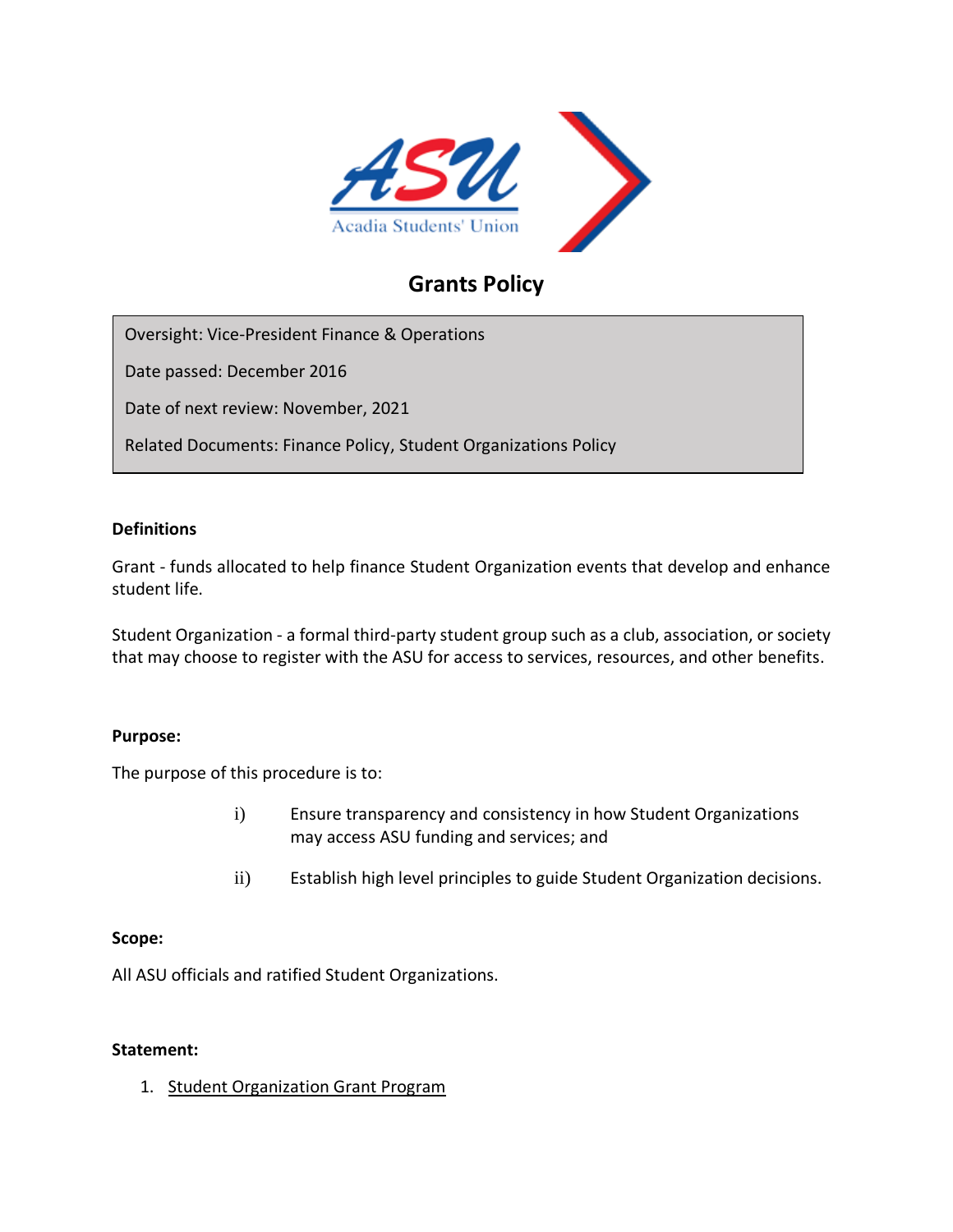- 1.1 The ASU grant program allows ratified Student Organizations or House Councils to apply for funding before their expenditures.
- 1.2 Student Organizations or House Councils requesting funds must submit the ASU Grant Application to the Vice-President Finance & Operations for approval.
	- 1.2.1 Once the grant application is approved by the Finance Committee (or in the Summer months by the Executive Board), the Vice-President Finance & Operations will submit a Cheque Request Form to the Finance Department for issuance to that Student Organization's bank account.
- 1.3 Any funds unutilized by the Student Organization or House Council must be returned to the ASU within one year of issuance.
	- 1.3.1 The ASU reserves the right to withhold any future funding to a Student Organization or House Council found to have not remitted unused funds.
- 1.4 All funding and services made available to Student Organizations are subject to the availability of funds, equipment, or space, as provided for in the current Annual Budget.
- 1.5 All funding and services made available to Student Organizations may be subject to operational procedures including deadlines and administrative processes established by the Financial Affairs Committee.
- 1.6 A Student Organization may not be provided with a type of funding or service that is not generally made available to other Student Organizations.
- 1.7 As established in the Student Organization Policy, the ASU may limit a Student Organization's access to funding and services for any failure to comply with the Terms of Registration.
- 1.8 Financial Affairs Committee, in accordance with funding availability, may allocate funds to Student Organizations for events that:
	- 1.8.1 Align with the Student Organization's objectives and provide a clear benefit to its members;
	- 1.8.2 Does not duplicate an existing program or service provided by Acadia University and/or the ASU;
	- 1.8.3 Are inclusive of all union members;
	- 1.8.4 Are either innovative and unique or are part of an annual undertaking;
	- 1.8.5 Demonstrate financial need; and
	- 1.8.6 Demonstrate valid expense.